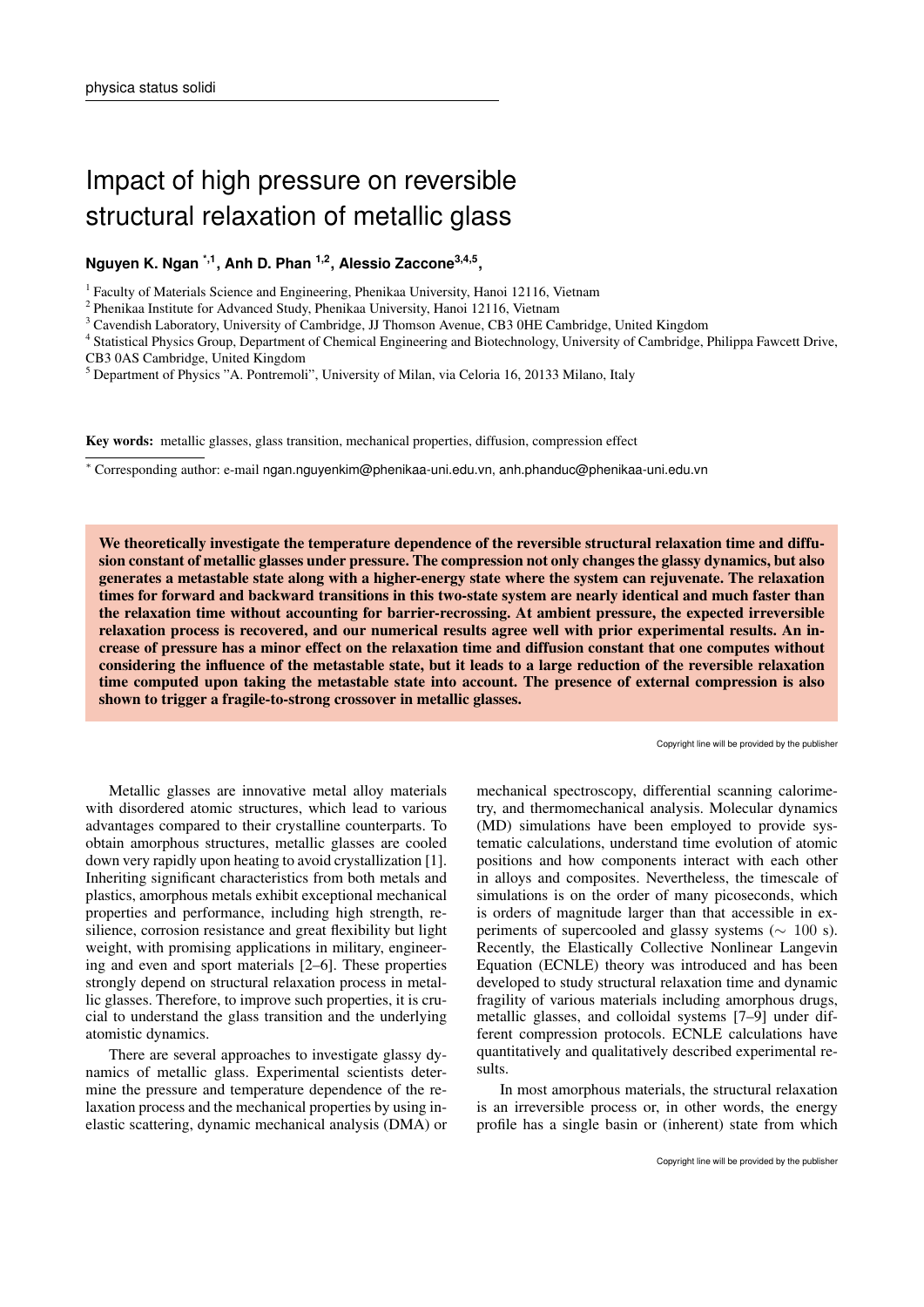the system relaxes away. Interestingly, a secondary state could arise with external energy injection and it may reverse the structural relaxation. Previous works showed that the two-state level system or structural rejuvenation can be achieved by thermal cycling [10], thermomechanical creep [11], elastostatic loading [12], shock compression [13]. However, the physical mechanism underlying this phenomenon has remained poorly understood.

In this Letter, we propose a theoretical approach based on the ECNLE theory to calculate the temperature dependence of structural relaxation time and diffusion constant of metallic glasses under external pressures. We consider amorphous materials as a dense system of discrete spherical particles interacting with each other via hard-sphere interaction. The key parameters characterizing the theoretical system include the particle diameter,  $d$ , and the number of particles per volume,  $\rho$ . Thus, the volume fraction is  $\phi = \rho \pi d^3/6$ . Under ambient pressure, the dynamic free energy of a tagged particle caused by the nearest neighbor constraint is [7, 14–16]

$$
\frac{F_{dyn}(r)}{k_B T} = -3 \ln \frac{r}{d}
$$
\n
$$
- \int_0^\infty dq \frac{q^2 d^3 [S(q) - 1]^2}{12\pi \phi [1 + S(q)]} \exp \left[ -\frac{q^2 r^2 (S(q) + 1)}{6S(q)} \right]
$$

where  $r$  is the scalar displacement of the tagged particle,  $k_B$  is the Boltzmann constant, T is temperature, q is the wavevector, and  $S(q)$  is the static structure factor.  $S(q)$  can be calculated using MD simulations [17], Percus-Yevick theory [18], or polymer reference interaction site model (PRISM) theory [19]. In our work, we use PRISM theory. From this, we obtain the radial distribution function,  $g(r)$ , extracted using the Fourier transform of the structure factor,  $g(r) = 1 + \frac{1}{2\pi^2 \rho r} \int_0^\infty [S(q) - 1] q \sin(qr) dq$ . The first term in rhs of Eq.  $(1)$  corresponds to the ideal fluid state. Meanwhile, the second term contains information of structure and density components to describe the caged dynamics leading to particle localization.

In the presence of external pressure  $P$ , the dynamic free energy becomes [9, 22, 20, 21]

$$
\frac{F_{dyn}(r,P)}{k_BT} = \frac{F_{dyn}(r)}{k_BT} + \frac{P}{k_BT/d^3} \frac{r}{d}.
$$
\n(2)

Figure 1 shows an example of the profile of the dynamic free energy when an external pressure is applied. At sufficiently high density ( $\Phi > 0.43$ ) [14, 15, 18], the free volume is significantly reduced, and the tagged particle is confined within a particle cage formed by its nearest neighbors. Thus, a free-energy barrier emerges. The particle cage radius,  $r_{cage}$ , illustrated in Figure 1 is estimated as the first minimum position of  $g(r)$ .  $F_{dyn}(r)$  or  $F_{dyn}(r, P = 0)$ in Equation (2) is mainly responsible for the primary (first)





(1) (1) (1) tagged particle in a hard-sphere fluid of  $\Phi = 0.60$  under 1 , **Figure 1** (Color online) The dynamic free energy of a compression  $P = 1k_B T/d^3$ . Key length scales and two barriers in the two-state level system are indicated.

inherent state characterized by the localization length,  $r_{L1}$ , the barrier position,  $r_B$ , and the barrier height,  $F_{B1}$  =  $F_{dyn}(r_B, P) - F_{dyn}(r_{L1}, P)$ . In the absence of external pressure, the secondary state does not occur and the relaxation is an irreversible process. Under compression, a metastable state emerges and the relaxation becomes reversible. One can see another minimum position,  $r_{L2}$ , and barrier height,  $F_{B2} = F_{dyn}(r_B, P) - F_{dyn}(r_{L2}, P)$ . At this second minimum, the effect of applied pressure dominates the caging restriction [9, 21]. The distances between the barrier position and these two minimum locations are jump distances calculated as  $\Delta r_1 = r_B - r_{L1}$  and  $\Delta r_2 =$  $r_{L2} - r_B$ .

For metallic glasses, without considering effects of the secondary state, the  $\alpha$  relaxation time for the tagged particle to escape across the primary (first) barrier (left to right) in the dynamic free energy (as shown in Figure 1) is calculated using Kramers' escape rate theory

$$
\frac{\tau_{\alpha}}{\tau_s} = 1 + \frac{2\pi}{\sqrt{K_0 K_B}} \frac{k_B T}{d^2} e^{F_{B1}/k_B T},\tag{3}
$$

where  $K_0 = \left|\partial^2 F_{dyn}(r, P)/\partial r^2\right|_{r=r_{L1}}$  and  $K_B = \left|\partial^2 F_{dyn}(r, P)/\partial r^2\right|_{r=r_{L1}}$ are absolute curvatures at  $r_{L1}$  and  $r_B$ , respectively, and  $\tau_s$ is a short relaxation time scale. Effects of collective elastic motions on the structural relaxation of metallic glasses are very small [9]. Thus, we also ignore it in our calculations.

The analytical expression for  $\tau_s$  is [16,23]

$$
\tau_s = g^2(d)\tau_E \left[ 1 + \frac{1}{36\pi\Phi} \int_0^\infty dq \frac{q^2 (S(q) - 1)^2}{S(q) + b(q)} \right], \quad (4)
$$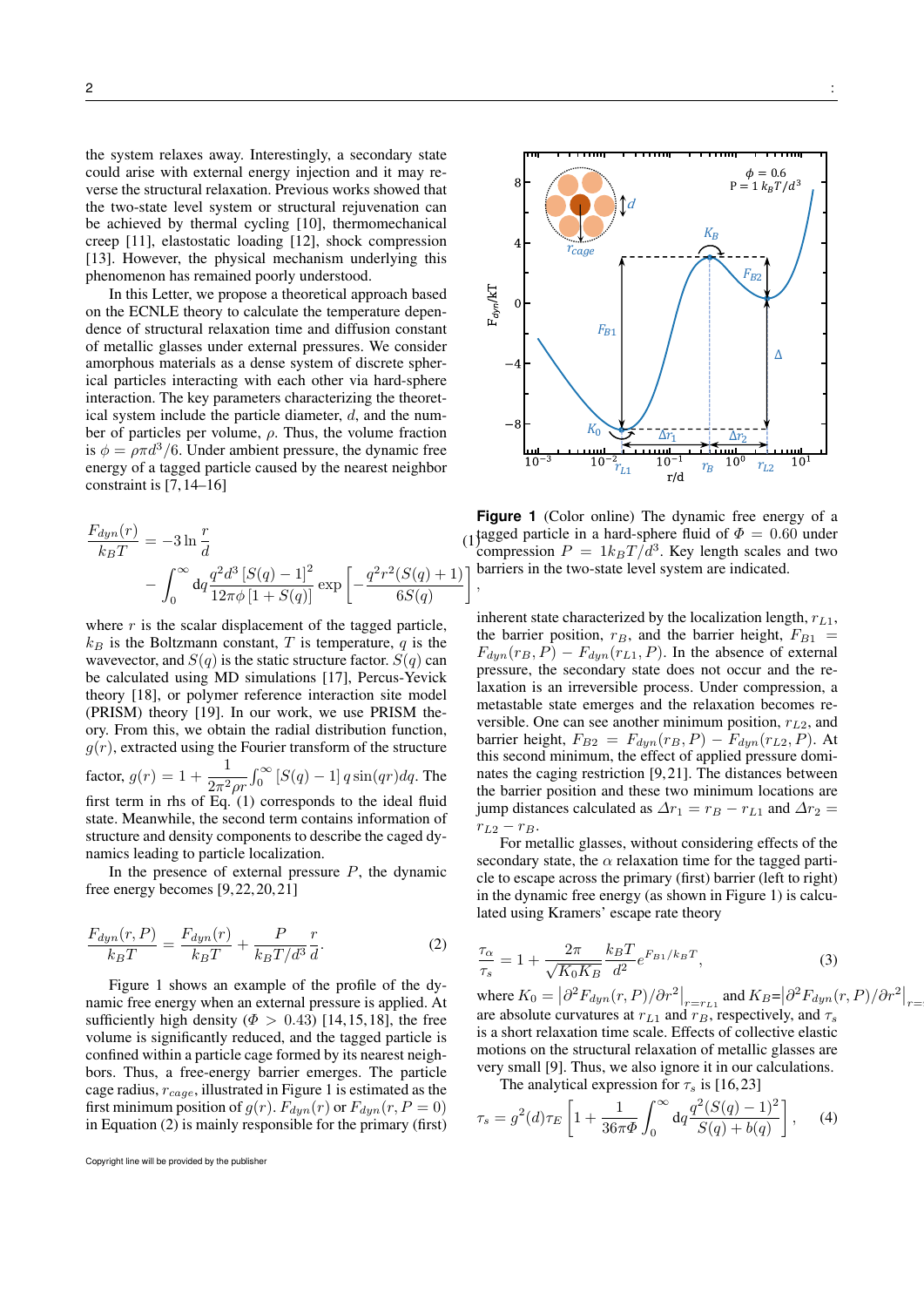where  $b(q) = 1/[1 - j_0(q) + 2j_2(q)], j_n(x)$  is the spherical Bessel function of order n, and  $\tau_E$  is the Enskog time scale. In prior works [8,9],  $\tau_E = 0.1$  ps was found for metallic glasses.

The above structural relaxation time can be interpreted as a forward hopping time in an irreversible process. The fact that the presence of the secondary state leads to reversibility of the structural relaxation or backward hopping thus alters  $\tau_{\alpha}$ .

Here we propose a simple approximation based on the two-level system model to determine the temperature dependence of the pressure-induced reversible relaxation process, which takes into account effects of the recrossing phenomenon on glassy dynamics. Let us call  $p_1(t)$  and  $p_2(t)$  the probabilities to find the tagged particle in the state 1 and 2, respectively, then we have

$$
dp_1(t) = -p_1(t)e^{-\frac{F_{B1}}{k_B T}}\nu_0 dt + p_2(t)e^{-\frac{F_{B2}}{k_B T}}\nu_0 dt,
$$
 (5)

where  $\nu_0$  is the attempt frequency. The first and second term on the r.h.s. of Equation (5) correspond to the transition from state 1 to 2 and vice versa, respectively. Since the particle surely exists in one of two states,  $p_1(t)+p_2(t) = 1$ . We suppose that the particle is located in the state 1 at  $t = 0$ , then an analytical expression for  $p_1(t)$  is

$$
p_1(t) = \frac{e^{-\frac{F_{B2}}{k_B T}} + e^{-\frac{F_{B1}}{k_B T}} e^{-\nu_0 t [e^{-F_{B1}/k_B T} + e^{-F_{B2}/k_B T}]} e^{-\frac{F_{B1}}{k_B T}}}{e^{-\frac{F_{B1}}{k_B T}} + e^{-\frac{F_{B2}}{k_B T}}} (6)
$$

The reversible relaxation time is determined by the time at which the time-dependent component of  $p_1(t)$  is reduced by a factor of e. Thus, this  $\alpha$  time for the forward transition, from state 1 to 2, is given by

$$
\tau_{\alpha,12}^* = \frac{1}{\nu_0 [e^{-F_{B1}/k_B T} + e^{-F_{B2}/k_B T}]} \\
= \frac{\nu_0^{-1} e^{F_{B1}/k_B T}}{1 + e^{(F_{B1} - F_{B2})/k_B T}} = \frac{\tau_{\alpha,12}}{1 + e^{\frac{\Delta}{k_B T}}},
$$
\n(7)

where  $\Delta = F_{B1} - F_{B2}$  is the energy difference between two states in the energy profile of compressed systems (see Figure 1) and  $\tau_{\alpha,12} = \nu_0^{-1} e^{F_{B1}/k_B T}$  according to the Vogel-Fulcher-Tammann (VFT) function [24]. Equation (7) suggests that an increase of  $\Delta$  diminishes the forward hopping time. Under ambient pressure condition  $(P = 0)$ , there is no secondary state,  $F_{B2} = \infty$  and  $\Delta = -\infty$ , we have  $\tau_{\alpha,12}^* = \tau_{\alpha,12}$  and the reversible calculation reduces to the irreversible one. In the presence of external pressure, probabilities of the particle existing in the steady state 1 and 2 are, respectively,

$$
p_1(t = \infty) = \frac{e^{\frac{\Delta}{k_B T}}}{1 + e^{\frac{\Delta}{k_B T}}}, \quad p_2(t = \infty) = \frac{1}{1 + e^{\frac{\Delta}{k_B T}}}.
$$
 (8)

Thus, the reversible relaxation time can be calculated in an average manner as

$$
\tau_{\alpha,12}^* = p_2(t = \infty)\tau_{\alpha,12} = \frac{\tau_{\alpha,12}}{1 + e^{\frac{\Delta}{k_B T}}}.
$$
\n(9)

Similarly, the time scale for backward transition, from state 2 to 1, is

$$
\tau_{\alpha,21}^{*} = \frac{\nu_{0}^{-1} e^{F_{B2}/k_B T}}{1 + e^{(F_{B2} - F_{B1})/k_B T}}
$$

$$
= \frac{\nu_{0}^{-1} e^{F_{B1}/k_B T}}{1 + e^{(F_{B1} - F_{B2})/k_B T}} = \tau_{\alpha,12}^{*}.
$$
(10)

Equation (10) suggests that the forward and backward transitions happen on the same (constant) time scale  $\tau_{\alpha,12}^* = \tau_{\alpha,21}^* = \tau_{\alpha}^*$ . The difference between our  $\tau_{\alpha}^*$  and a classical formula for the relaxation time proposed by Gilroy and Phillips [25] is just a factor of 2. The reason for this difference is that they determined the backand-forth relaxation time in an averaged manner, that is ∗ ∗ ∗

$$
\frac{\tau^*_{\alpha,12}\tau^*_{\alpha,21}}{\tau^*_{\alpha,12}+\tau^*_{\alpha,21}}=\frac{\tau^*_{\alpha}}{2}
$$

.

Based on thermal expansion, a density-to-temperature conversion (thermal mapping) is proposed [9, 22, 20, 21, 26] to determine the temperature dependence of the relaxation time. The thermal mapping is given by

$$
T \approx T_g + \frac{\phi_g - \phi}{\beta \phi_0},\tag{11}
$$

where  $T<sub>g</sub>$  is the experimental glass transition temperature at ambient pressure,  $\beta$  is an effective volume thermal expansion coefficient, and  $\phi_0$  and  $\phi_a$  are the characteristic volume fraction and the volume fraction at the glass transition  $(\tau_{\alpha}(\phi_{q}) = 100 \text{ s})$ , respectively. For metallic glasses and other amorphous materials [9, 22, 20, 21, 26],  $\phi_0 = 0.50$  and  $\beta \phi_0 = 6 \times 10^{-4} \text{ K}^{-1}$  [26], however,  $\phi_g = 0.6585$  for metallic glasses [9].

Figure 2 shows the temperature and pressure dependence of  $F_{B1}$ ,  $F_{B2}$ , and  $\Delta = F_{B1} - F_{B2}$ . At low temperatures, the density of materials is high and it leads to a reduction of the free volume. Thus, the caging constraints are strengthened and  $F_{B1}$  grows with cooling as shown in Figure 2b. Meanwhile, previous work [9] indicated that  $r_{L2}$  =  $3k_BT/Pd^2$  is rather insensitive to temperature, and the role of the nearest-neighbor interactions can be ignored. This explains why lowering temperature leads to a slight decrease of  $F_{B2}$  and an increase of  $\Delta$  at a given pressure in Figure 2a.

At a given temperature, the energy difference between two localized states  $\Delta$  increases with pressure since  $F_{B1}$ slightly increases but  $F_{B2}$  is significantly reduced as shown in Figure 2c and 2d. When the external pressure is larger than a threshold value, the secondary local minimum disappears and  $F_{B2} = 0$ . Then the energy landscape has a potential well with a virtually infinite barrier [9]. The relaxation time goes to infinity and the tagged particle seems to be trapped in a pseudo-crystalline state and cannot escape from its particle cage unless the interatomic repulsions are overcome.

Figure 3 shows how reversible and irreversible relaxation times depend on temperature and pressure. We theoretically calculate  $\log \tau_{\alpha}$  and  $\log \tau_{\alpha}^{*}$  as a function of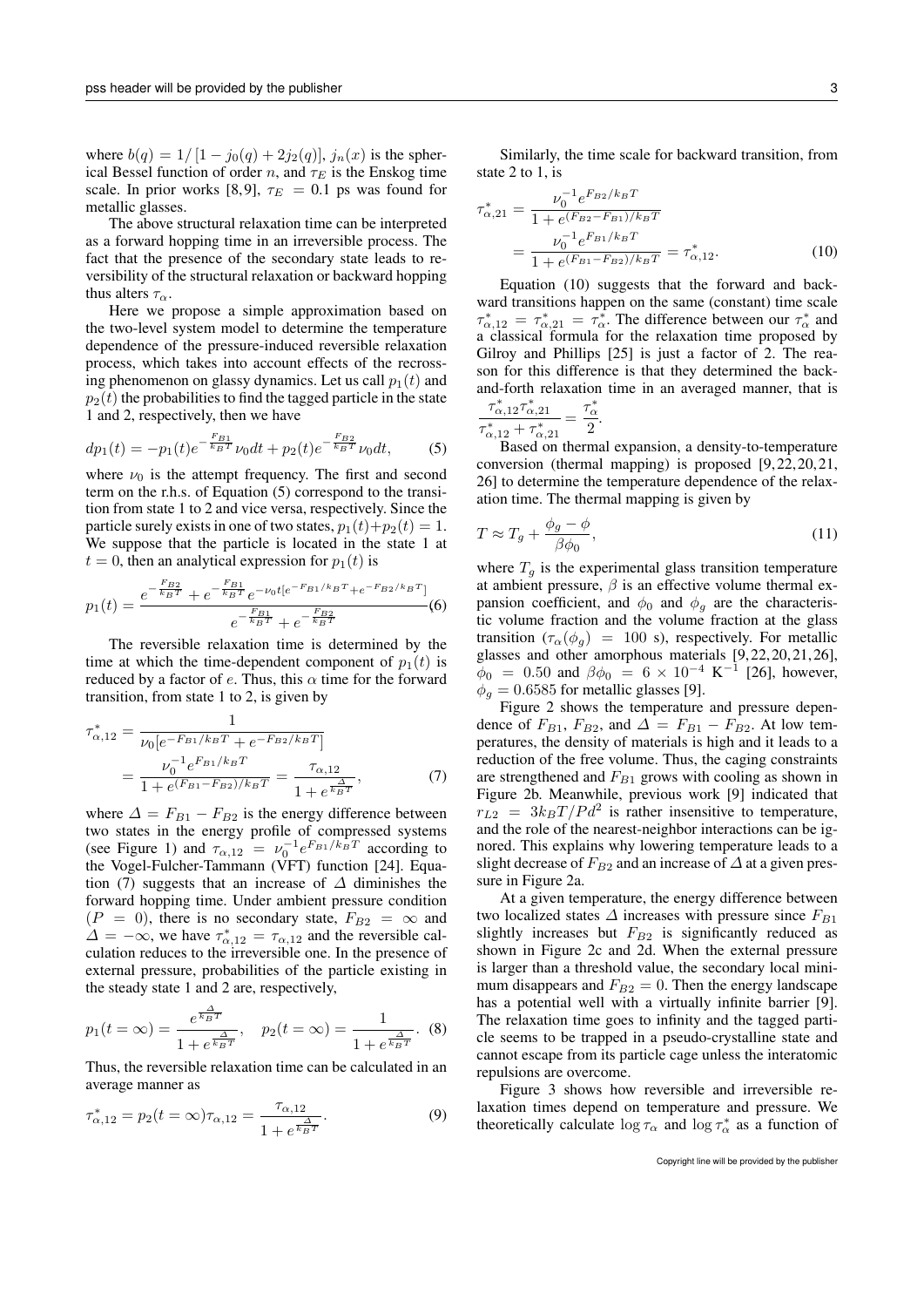

**Figure 2** (Color online) The temperature dependence of (a)  $\Delta$  and (b)  $F_B$  at  $P/(k_B T/d^3) = 0.5, 1.0,$  and 1.5. The inset zooms in on a small region of data of the main frame. The blue line indicates the free external pressure case. Panels (c) and (d) show the pressure dependencies of  $\Delta$  and  $F_B$ , respectively, calculated at  $\phi = 0.50, 0.55$  and 0.60. The solid and dashed curves correspond to the primary and secondary local hopping barriers ( $F_{B1}$  and  $F_{B2}$  calculated in the text), respectively.

 $1000/T$  by using Equation (3), (4), and (9) at pressures  $P/(k_B T / d^3) = 0, 0.5, 1.0, 1.5$ . Numerical results from theory and experimental data are compared in Figure 3a. Since  $\tau_{\alpha}$  and  $\tau_{\alpha}^{*}$  are proportional to  $e^{F_{B_1}/k_B T}$ , both the forward and backward relaxation times vary with temperature in the same manner as  $F_{B1}$ . The dynamics is significantly slowed down at low temperatures. The presence of external pressure has a minor effect on  $\tau_{\alpha}(T)$ . This finding is consistent with experimental data for glycerol, propylene carbonate, and metafluoroaniline when the external pressure is increased up to 700 MPa in Ref. [27].

Intrinsic limitations of the pyPRISM code restrict the timescale accessible in our calculation. As  $S(q)$  and  $q(r)$ cannot be computed beyond  $\phi = 0.64$ , our relaxation time only ranges from 100 ps to 0.01 s. Thus, we extrapolate the theoretical curve at  $P = 0$  (as an example) using the Vogel-Fulcher-Tamman (VFT) function to compare to experimental results [28]. The VFT form for structural relaxation time is [24]

$$
\ln \tau = \ln \tau_0 + \frac{B}{T - T_0},\tag{12}
$$

Copyright line will be provided by the publisher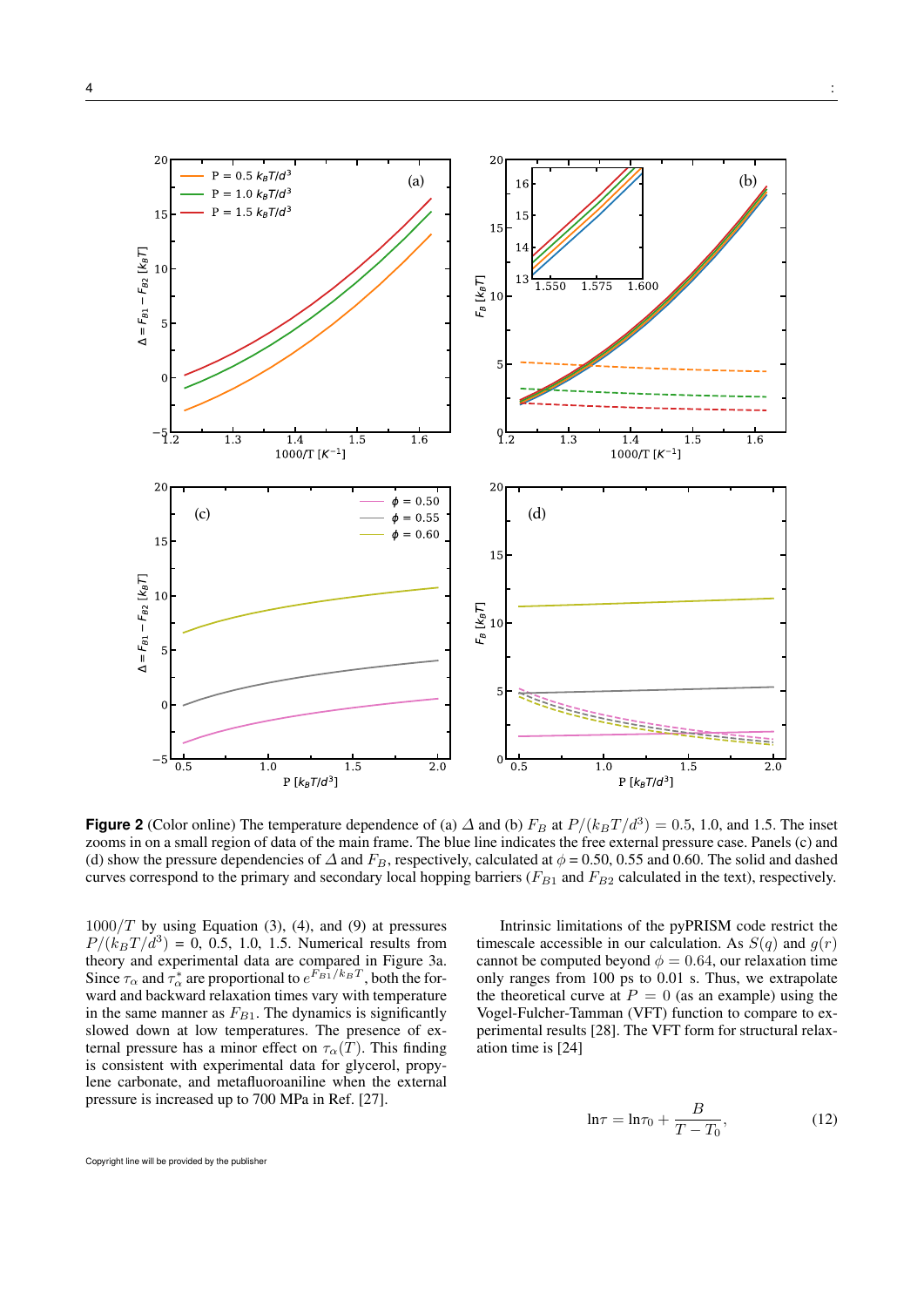

**Figure 3** (Color online) The temperature dependence of (a)  $log_{10}\tau_{\alpha}$  (Equation (3)) and (b)  $log_{10}\tau_{\alpha}^{*}$  (Equation (9)) at  $P/(k_BT/d^3) = 0, 0.5, 1.0,$  and 1.5. Open points correspond to experimental data of  $Pd_{40}Ni_{10}Cu_{30}P_{20}$  taken from Ref. [28]. Blue dashed line indicates an extension of the theoretical curve (P = 0) using the VFT equation:  $\ln \tau_{\alpha} = -44.65 +$  $9062.25/(T-386.25)$ . The inset zooms in on a small region of data of the main frame. Panels (c) and (d) show the pressure dependence of  $log_{10} \tau_{\alpha}$  and  $log_{10} \tau_{\alpha}^{*}$ , respectively, at  $\phi = 0.5, 0.55$  and 0.6.

where the fitting parameters are  $ln \tau_0 = -44.65 \pm 0.6$ ,  $B = 9062.25 \pm 314.59$ ,  $T_0 = 386.25 \pm 4.73$ . The VFT calculation is shown as the blue dashed curve in Figure 3a and it shows a quantitative agreement between the ECNLE theory and the experimental results.

Equation (9) suggests that the reversible hopping time  $\tau_{\alpha}^*$  is much less than the irreversible counterpart  $\tau_{\alpha}$ . The difference between the two relaxation times is a factor of  $(1 + e^{\Delta/k_B T})$ . One can directly compare numerical results via Figure 3a and 3b. Since the compression induces an increase of  $\Delta$ , we obtain a decrease of  $\tau^*_{\alpha}$  with pressure in Figure 3b and 3d. This trend is opposite to the pressureinduced variation of  $\tau_{\alpha}$ . The weak pressure dependence of  $F_{B1}$  at a given density or temperature leads to a very small increase of  $\log \tau_{\alpha}$  with increasing P as shown in Figure 3c.

However, the pressure effect diminishes moderately in the system having low density or large free volume.

The diffusion constant  $D$  describing how much the particle diffuses in the glassy environment is calculated via

$$
D = \frac{\Delta r_1^2}{6\tau_\alpha}.\tag{13}
$$

Figure 4a shows the theoretical and experimental temperature dependence of diffusion constant for  $Pd_{40}Ni_{10}Cu_{30}P_{20}$  and  $Pd_{43}Ni_{10}Cu_{27}P_{20}$  at ambient pressure. Since previous works [7, 16, 21] used a particle diameter d for glassy materials in range of 0.4 - 1.2 nm, we chose  $d = 0.8$  nm for our calculations of D. Although experimental data are noisy, our prediction is quantitatively close to experiments. Our calculation is consistent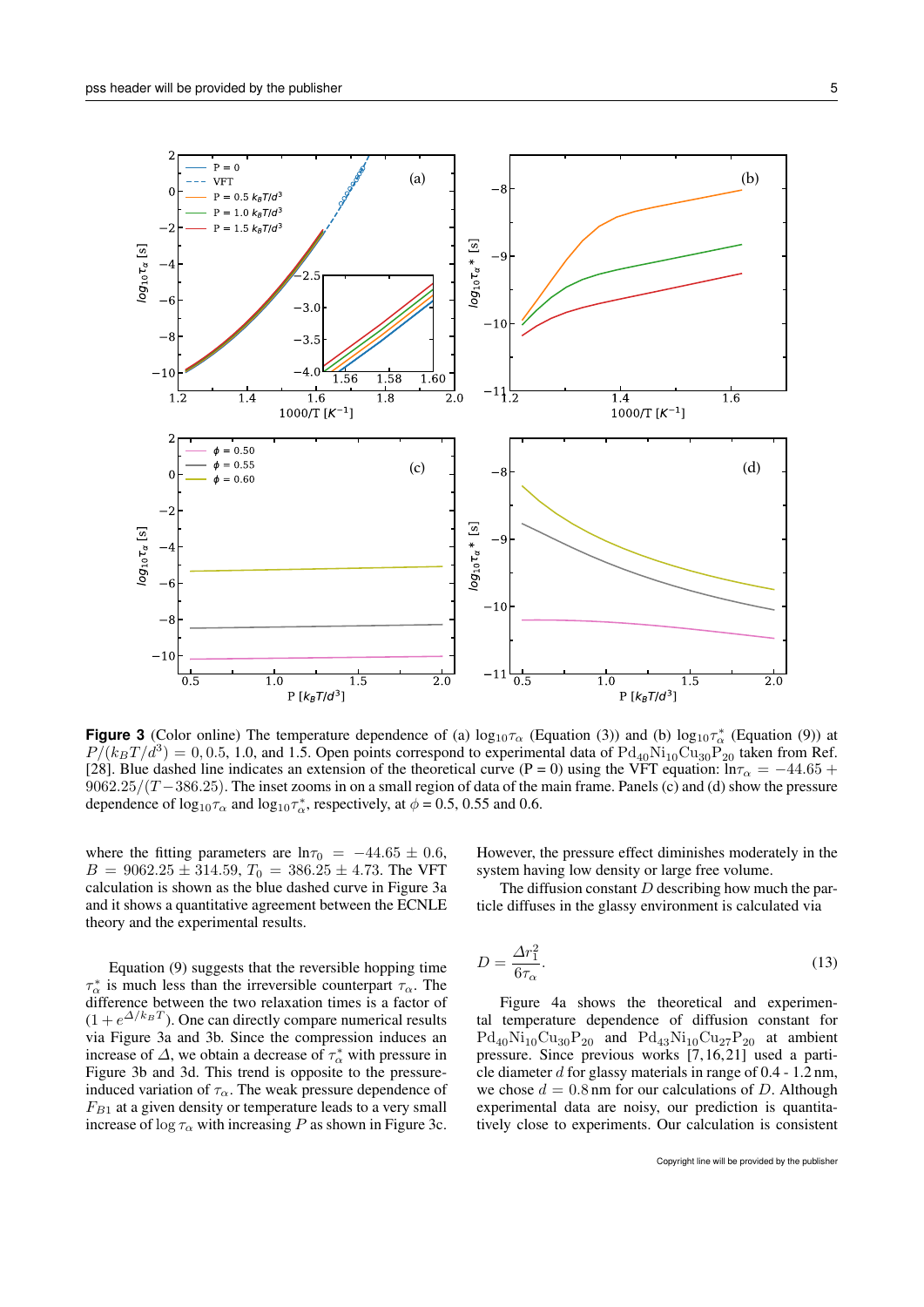with a larger diffusion at higher temperatures. Note that Equation (13) is applicable to other amorphous materials including drugs and polymers. In the case of amorphous drugs, this model can be exploited to determine thermalinduced enhancement of drug solubility. Since the compression slows down the dynamics by a less than an order of magnitude, only a minor enhancement of the diffusion constant is expected when applying pressure as one can clearly see from numerical results in Figure 4b and 4c. At a certain temperature,  $D(P)$  of metallic glasses remains nearly unchanged.

The dynamic fragility is characterized by the dimensionless steepness index:

$$
m = \left. \frac{\mathrm{dlog}_{10} \tau_{\alpha}}{\mathrm{d}(T_g/T)} \right|_{T=T_g} . \tag{14}
$$

The glass is denominated "strong" if  $m \leq 30$ , and "fragile" if  $m \ge 100$ . By fitting the  $\tau_{\alpha}$  with the VFT function (Eq. (12)), the fragility index can be obtained via the relationship:

$$
m = \frac{BT_g}{\ln 10(T_g - T_0)^2}.
$$
\n(15)

Figure 5 shows how the dynamic fragility of metallic glass changes under external pressure. The metallic glasses used in this simulation is neither strong nor fragile, but its fragility index diminishes with increasing pressure, thus presenting a fragile-to-strong crossover. Similar behaviors were experimentally reported for glass-forming liquids in [31, 32], while some simulations suggested a pressure-induced increase of the fragility of glassy materials [33, 34]. Over the past decades, the relation between fragility and pressure has remained controversial. The challenging in this issue is reflected in Reference [27], where authors found the the steepness index of different organic glass-forming liquids showed various behaviors (unchanged, increasing and decreasing) with increasing pressure.

In small-molecule and polymer glass formers, effects of collective motions of molecules on the glassy dynamics and fragility [8, 7, 16] are very important. The ECNLE theory quantifies these collective effects via the elastic barrier, and this barrier is coupled with the local barrier  $F_{B1}$  in Eq. (3) to significantly increase the structural relaxation time. Thus,  $\tau_{\alpha} = 100$  s of organic materials occurs at smaller densities (or volume fractions) than densities of metallic glasses. This explains why  $T_g$  of metallic glasses is much larger than that of small-molecule and polymer glasses. Furthermore, correlation between fragility and cooperativity in Ref. [8] revealed that stronger cooperative rearrangement leads to larger fragility of materials, in agreement with models based on interatomic potential steepness [35]. This is also consistent with the fact that organic materials are typically more fragile than metallic glasses. Under compression, both the local (potential) and the long-range (elastic) barriers become larger (whereas in metallic glass

the variation of elastic barrier is negligible [9]). In organic glass-forming liquids, the increase of both barriers causes slower molecular dynamics in comparison with the situation at ambient pressure at a given  $\phi$ , and thus a stronger pressure-dependence of structural relaxation and fragility. The ENCLE theory predicts the fragile-to-strong transition in metallic glasses but the process may be reversed in other materials having non-zero long-range elastic effects [36, 21].

We have calculated the temperature dependence of the irreversible and reversible relaxation time, and diffusion constant of a metallic glass under compression using the ECNLE theory. When considering the system at ambient pressure ( $P \approx 0$ ), the system has a single localized state and the relaxation is irreversible. Numerical results for this case agree quantitatively with previous experimental data [28–30]. The presence of external pressure induces an emergence of an additional higher-energy secondary state which can reverse the relaxation process. The forward and backward relaxation times are equal and much shorter than the irreversible relaxation time. The compression has minor influence on the temperature dependence of the primary local barrier, irreversible relaxation time and diffusion constant. The backward barrier from the secondary state back to the primary low-energy state exists at low to moderate pressures and decreases with further increasing pressure. Thus, the energy difference between the two states varies greatly and causes the substantial variation of the reversible transition time. Although the dependence of fragility on external factors such as pressure is still a matter of debate, our prediction of a fragile-to-strong crossover due to an asymmetric double-well potential landscape arising under compression is consistent with previous works [31, 32]. Since our approach has successfully described the glass transition of glass-forming liquids having simple and complex structures in both experiments [7, 14–16, 9, 8, 26, 36] and simulation [21] in the past, in future work it will be possible to extend our theoretical framework to study more complex polymer glasses such as those in Ref. [37, 38].

Conflict of Interest: The authors declare that they have no conflict of interest.

## **References**

- [1] P.G. Debenedetti and F. H. Stillinger, Nature 2001, 410, 259–267.
- [2] B.A. Sun, W.H. Wang, Prog. Mater. Sci. 2015, 74, 211-307.
- [3] C.A. Schuh, T.C. Hufnagel, U. Ramamurty, Acta Mater. 2007, 55, 4067-4109.
- [4] A. Inoue, Acta Mater. 2000, 48, 279-306.
- [5] H. Sun, K. Song, X. Han, H. Xing, X. Li, S. Wang, J. Kim, N. Chawake, T. Maity, L. Wang, J. Eckert, Metals 2018, 8, 196.
- [6] Y. Huang, Z. Ning, Z. Shen, W. Liang, H. Sun, J. Sun, J. Mater. Sci. Technol. 2017, 33, 1153-1158.
- [7] A.D. Phan, K.S. Schweizer, J. Phys. Chem. B 2018, 122, 35, 8451–8461.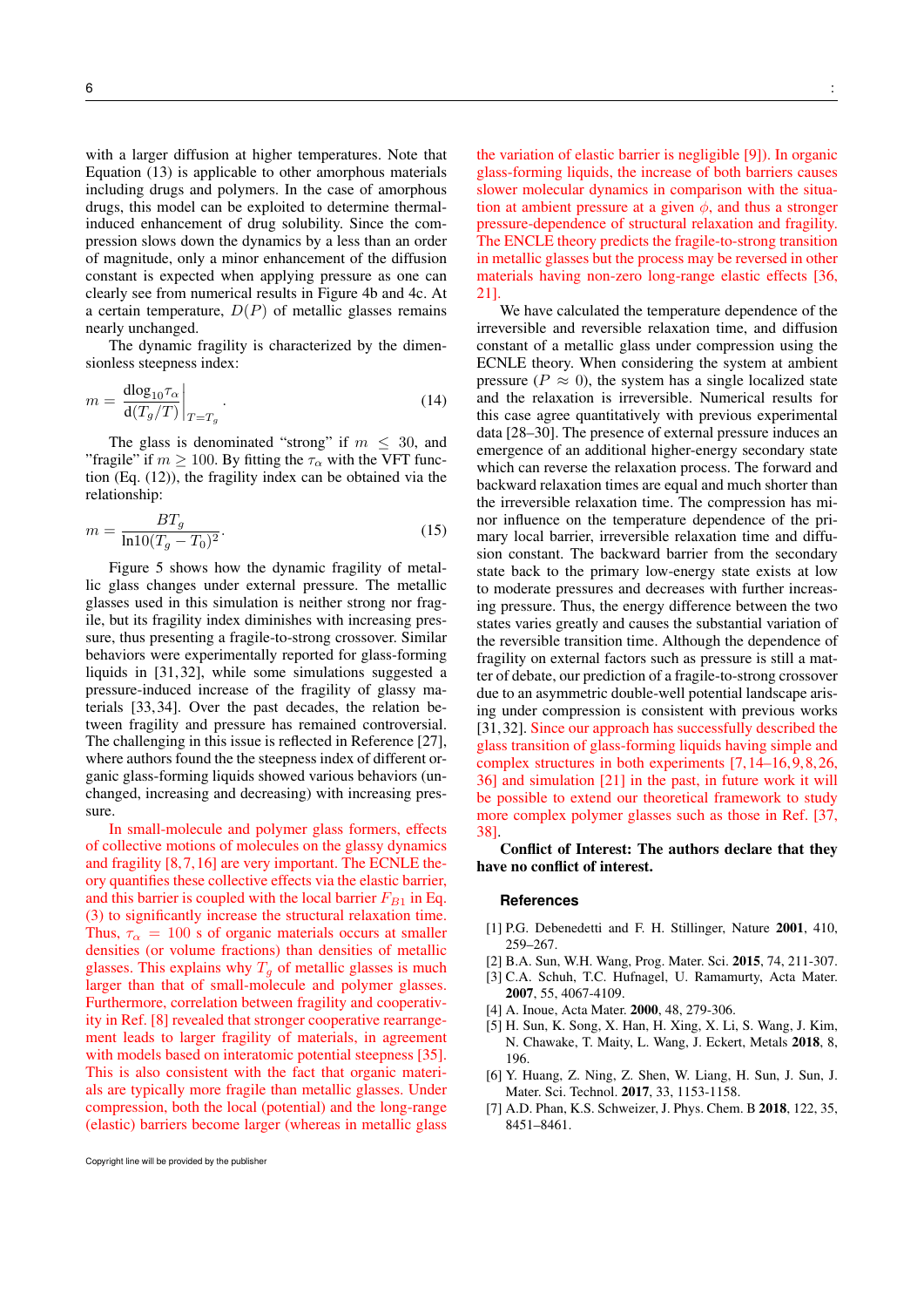

**Figure 4** (Color online) The dependence of  $log_{10}D$  on temperature at ambient conditions (a), 0.5, 1.0, 1.5 (b); and on pressure (c) at  $\phi = 0.5$ , 0.55 and 0.6. Open and solid data points are experimental results of Pd<sub>43</sub>Ni<sub>10</sub>Cu<sub>27</sub>P<sub>20</sub> and  $Pd_{40}Ni_{10}Cu_{30}P_{20}$ , respectively, taken from References [29, 30]. Blue solid and dashed curves correspond to ECNLE and VFT calculations based on the predicted  $\tau_{\alpha}$  in Figure 3. The inset zooms in on a small region of data of the main frame.



**Figure 5** (Color online) The dependence of fragility on pressure of  $Pd_{40}Ni_{10}Cu_{30}P_{20}$  under compression.

- [8] A.D. Phan, K. Wakabayashi, M. Paluch, V.D. Lam, RSC Adv. 2019, 9, 40214-40221.
- [9] A. D. Phan, A. Zaccone, V. D. Lam, and K. Wakabayashi, Phys. Rev. Lett. 2011, 126, 025502.
- [10] S. V. Ketov, Y. H. Sun, S. Nachum, Z. Lu, A. Checchi, A. R. Beraldin, H. Y. Bai, W. H. Wang, D. V. Louzguine-Luzgin, M. A. Carpenter, A. L. Greer, Nature 2015, 524, 200–203.
- [11] Y. Tong, W. Dmowski, H. Bei, Y. Yokoyama, T. Egami, Acta Mater. 2018, 148, 384–390.
- [12] K.-W. Park, C.-M. Lee, M. Wakeda, Y. Shibutani, M. L. Falk, J.-C. Lee, Acta Mater. 2008, 56, 5440–5450.
- [13] G. Ding, C. Li, A. Zaccone, W. H. Wang, H. C. Lei, F. Jiang, Z. Ling, M. Q. Jiang, Sci. Adv. 2019, 5, eaaw6249.
- [14] K. S. Schweizer and E. J. Saltzman, J. Chem. Phys. 2003, 119, 1181.
- [15] E. J. Saltzman and K. S. Schweizer, J. Chem. Phys. 2006, 125, 044509.
- [16] S. Mirigian and K. S. Schweizer, J. Chem. Phys. 2014, 140, 194506.
- [17] M. P. Allen, Computational Soft Matter: From Synthetic Polymers to Proteins, NIC Series, 2004, 23, 1-28.
- [18] J.-P. Hansen and I. R. McDonald, *Theory of Simple Liquids*, Academic Press, London 2006.
- [19] T.B. Martin, T.E. III Gartner, R.L. Jones, C.R. Snyder, A. Jayaraman, Macromolecules, 2018, 51 (8), 2906-2922.
- [20] A. D. Phan and K. Wakabayashi, Pharmaceutics 2020, 12, 177.
- [21] A. D. Phan, A. Jedrzejowska, M. Paluch, and K. Wakabayashi, ACS Omega 2020, 5, 11035-11042.
- [22] A. D. Phan, K. Koperwas, M. Paluch, and K. Wakabayashi, Phys. Chem. Chem. Phys. 2020, 22, 24365-24371.
- [23] S. Mirigian and K. S. Schweizer, J. Phys. Chem. Lett. 2013, 4, 3648.
- [24] a) H. Vogel, Phys. Z. 1921, 22, 645; b) G. S. Fulcher, J. Am. Ceram. Soc. 1925, 8, 339; c) G. Tammann and W. Hesse, Z. Anorg. Allg. Chem. 1926, 156, 245.
- [25] K.S. Gilroy, W.A. Phillips, Phil. Mag. B 1981, 13, 735.
- [26] A. D. Phan, J. Knapik-Kowalczuk, M. Paluch, T. X. Hoang, and K. Wakabayashi, Mol. Pharm. 2019, 16, 2992-2998.
- [27] A. Reiser and G. Kasper, EPL 2006, 76, 1137.
- [28] J. Qiao, R. Casalini, J-M. Pelletier, and H. Kato, J. Phys. Chem. B 2014, 118, 3720-3730.
- [29] A. Bartsch, K. Rätzke, A. Meyer, and F. Faupel, Phys. Rev. Lett. 2010, 104, 195901.
- [30] K.L. Ngai, S. Capaccioli, C. R. Cao, H. Y. Bai, and W. H. Wang, J. Non-Cryst. Solids 2017, 463, 85-89.
- [31] R. Casalini and C. M. Roland, Phys. Rev. B 2005, 71, 014210.
- [32] C. M. Roland, S. Hensel-Bielowka, M. Paluch, and R. Casalini, Rep. Prog. Phys. 2005, 68, 1405.
- [33] H. Shintani and H. Tanaka, Nat. Mater. 2008, 7, 870.
- [34] Y.-C. Hu, P.-F. Guan, Q. Wang, Y. Yang, H.-Y. Bai, and W.- H. Wang, J. Chem. Phys. 2017, 146, 024507.